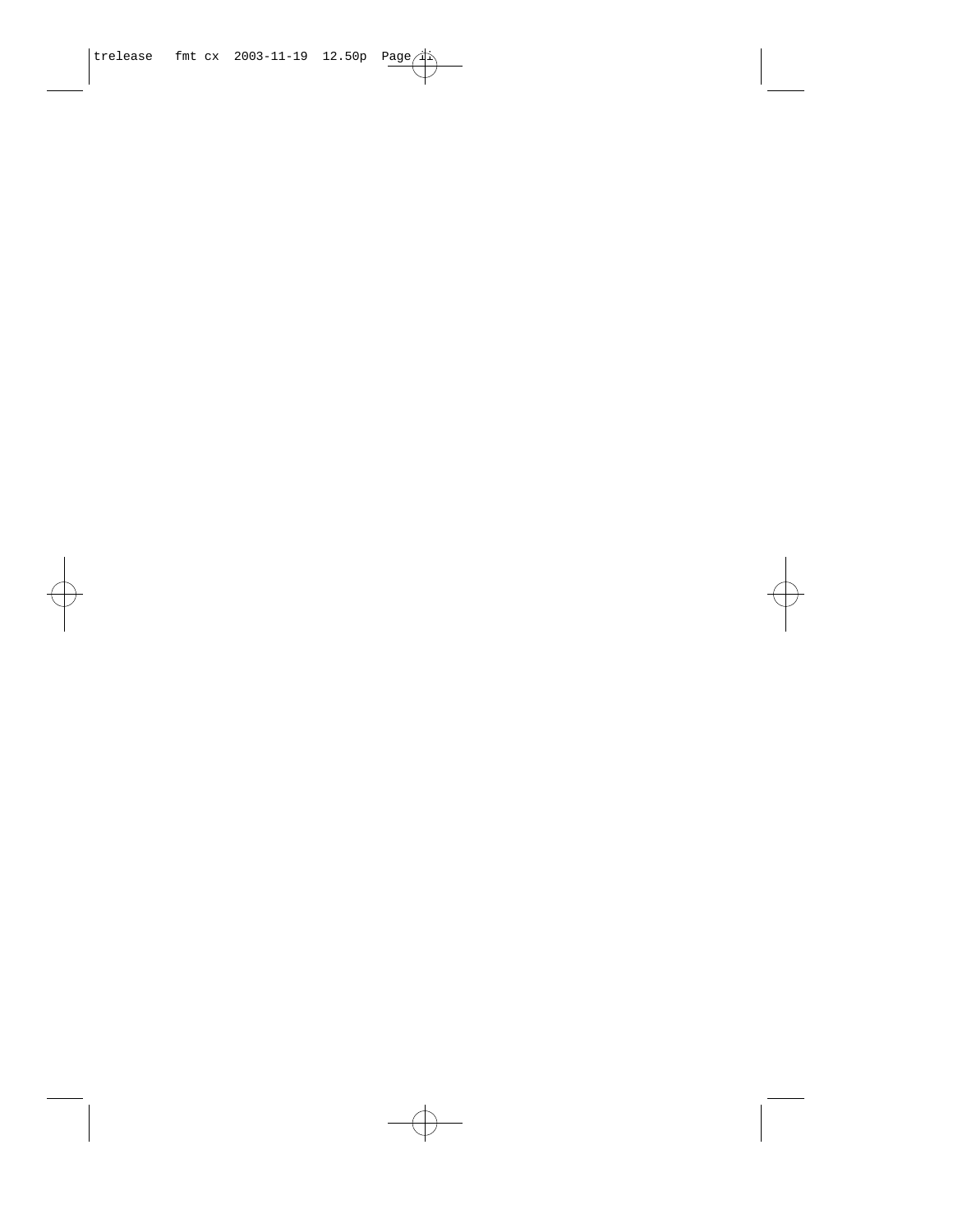# **Making North Carolina Literate**

*The University of North Carolina at Greensboro, from Normal School to Metropolitan University*

**Allen W. Trelease**

Carolina Academic Press Durham, North Carolina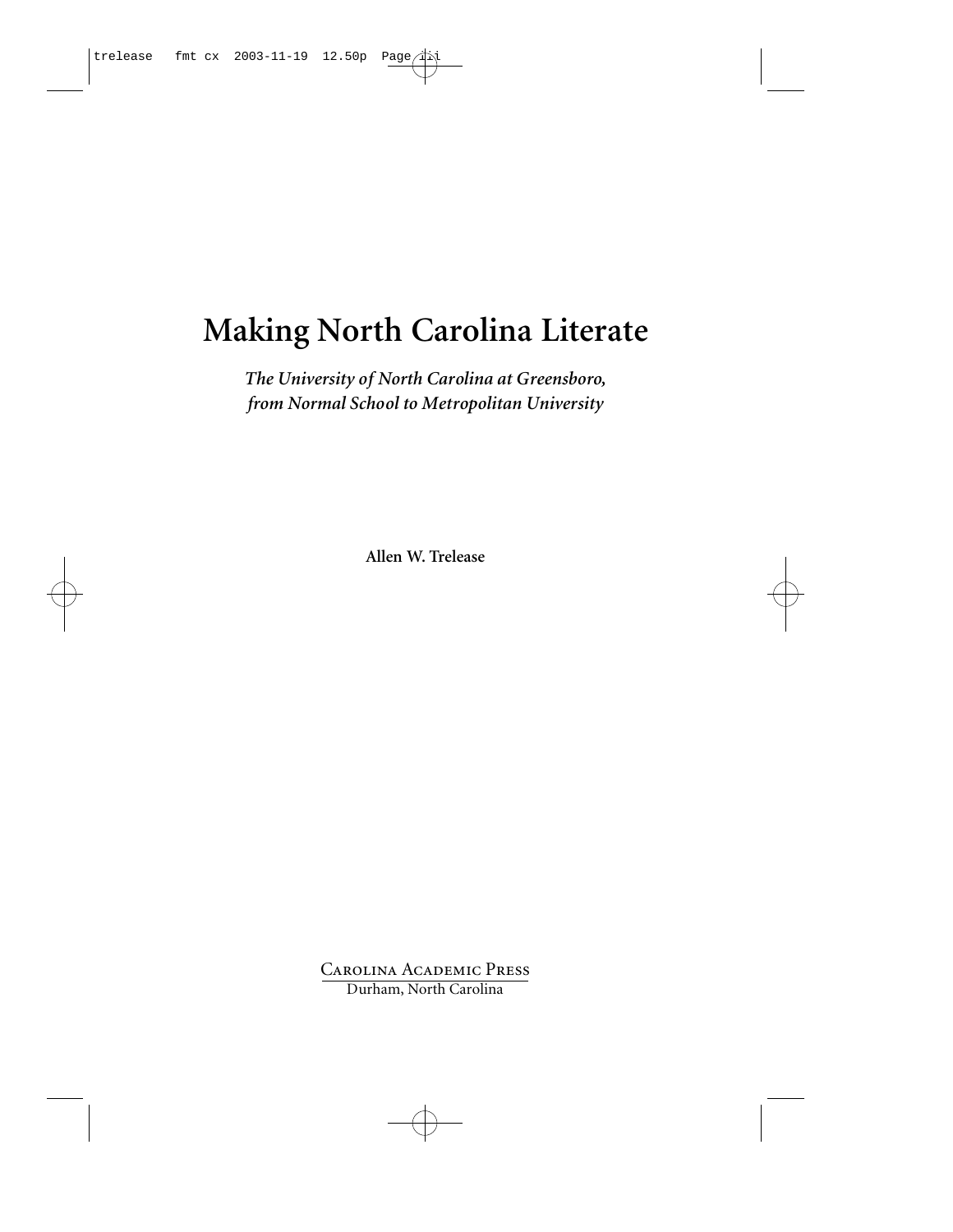Copyright © 2004 Allen W. Trelease All Rights Reserved.

> ISBN 0-89089-523-6 LCCN 2003107423

Carolina Academic Press 700 Kent Street Durham, NC 27701 Phone (919)489-7486 Fax (919)493-5668 www.cap-press.com

Printed in the United States of America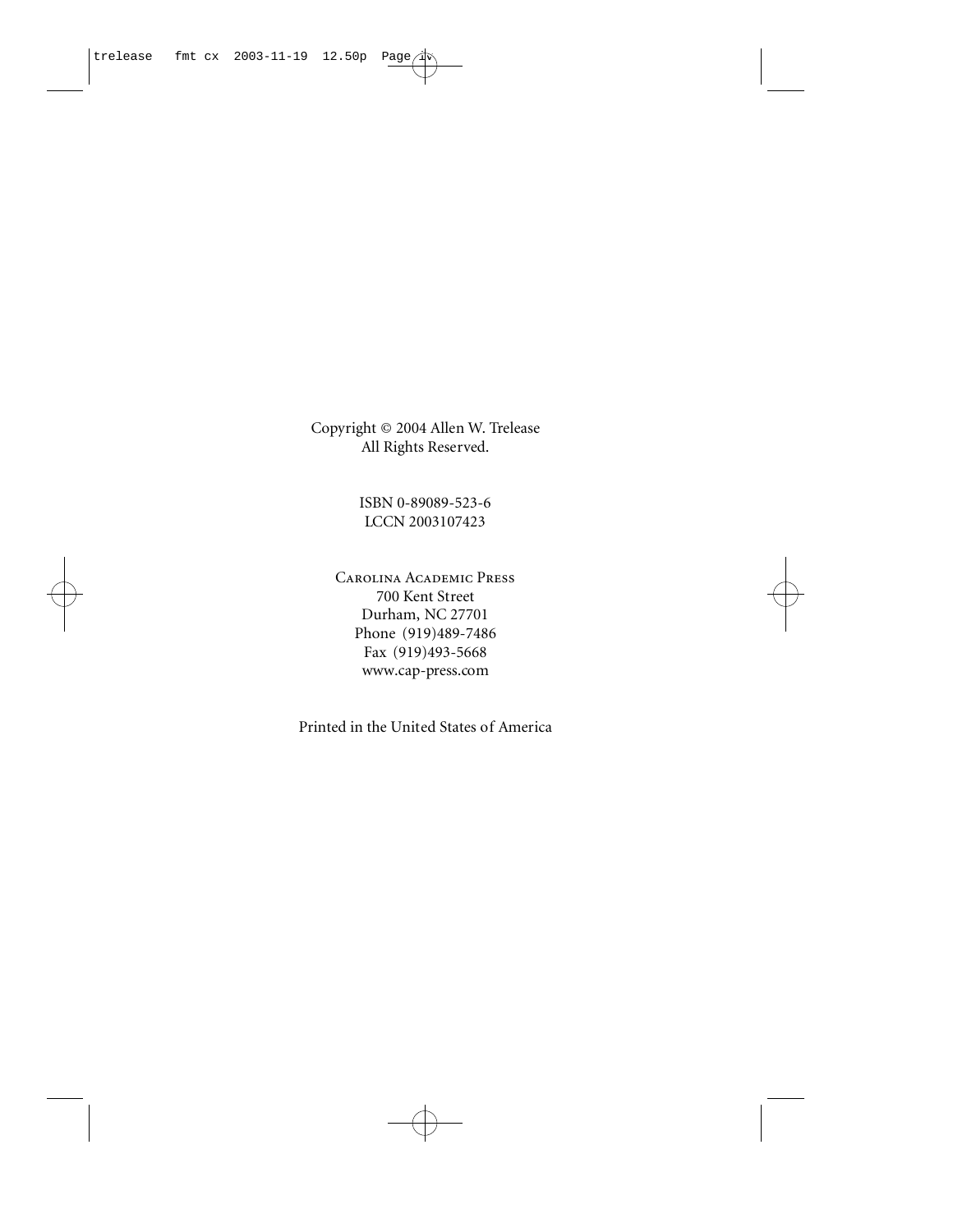*To the Shade of Charles Duncan McIver*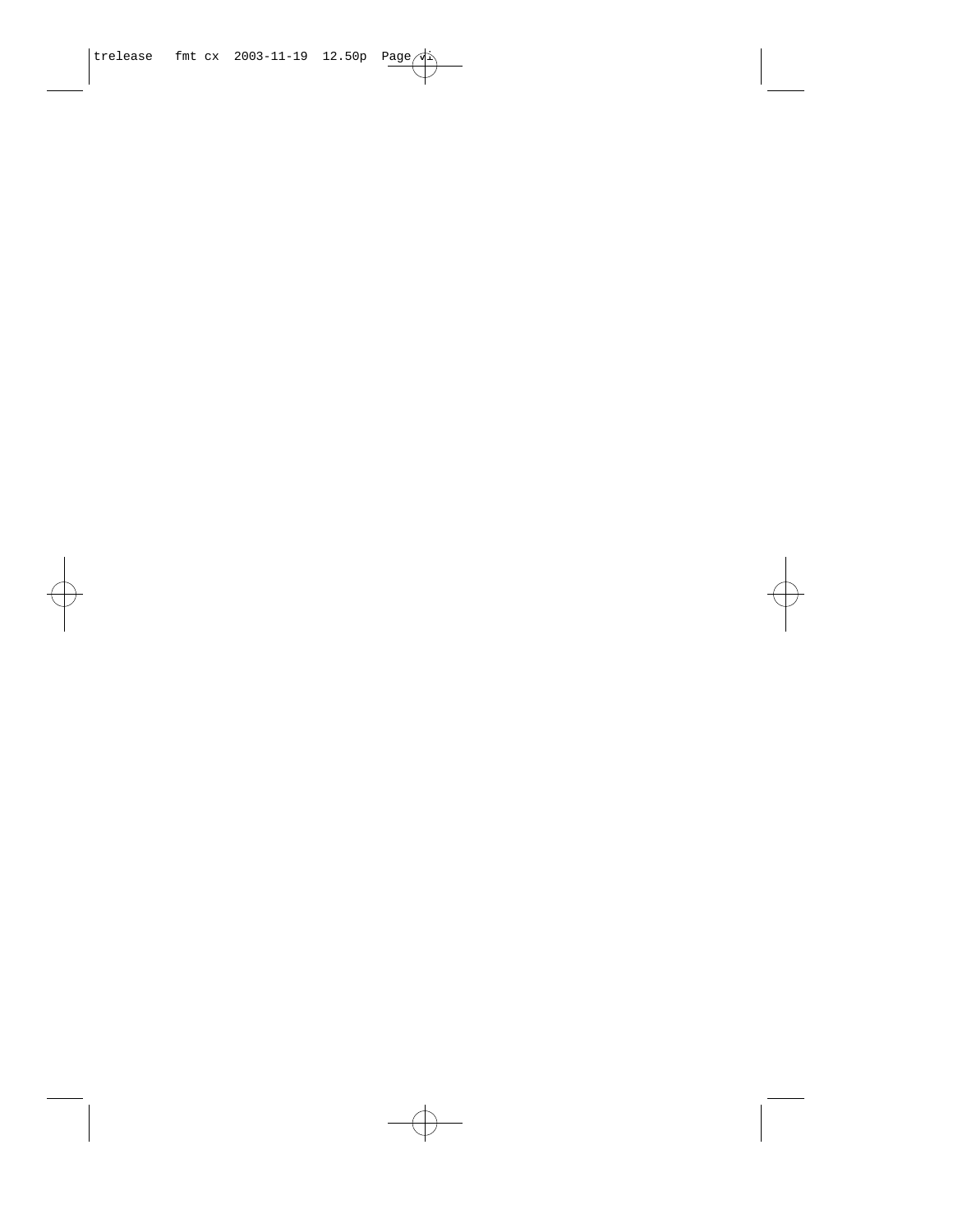### **Contents**

| Maps and Illustrations<br>Preface |                                             | ix<br>xiii |
|-----------------------------------|---------------------------------------------|------------|
| Acknowledgments                   |                                             | xix        |
|                                   |                                             |            |
|                                   | Part I                                      |            |
|                                   | The Normal, 1891-1906                       |            |
| Chapter 1                         | Birth, Campus, Administration               | 3          |
| Chapter 2                         | Academic Affairs                            | 21         |
| Chapter 3                         | The Students                                | 37         |
|                                   | Part II                                     |            |
|                                   | The Normal Grows Up, 1906-1919              |            |
| Chapter 4                         | Administration and Student Affairs          | 57         |
| Chapter 5                         | Academic Affairs                            | 71         |
|                                   | Part III                                    |            |
|                                   | North Carolina College for Women, 1919-1932 |            |
|                                   | Woman's College, 1932-1934                  |            |
| Chapter 6                         | Campus and Administration                   | 87         |
| Chapter 7                         | Academic Affairs                            | 99         |
| Chapter 8                         | Students and Alumnae                        | 115        |
| Chapter 9                         | Depression, Consolidation, Coeducation      | 131        |
|                                   | Part IV                                     |            |
|                                   | Woman's College, 1934-1950                  |            |
|                                   | $\Omega$ $(10, 10, 11, 11, 11, 0)$          | 1 4 1      |

| Chapter 10 Administration and the Campus | 141  |
|------------------------------------------|------|
| Chapter 11 The Faculty                   | 155  |
| Chapter 12 The Library and Liberal Arts  | 165  |
| Chapter 13 The Professional Schools      | 177  |
| Chapter 14 Students and Alumnae          | 185. |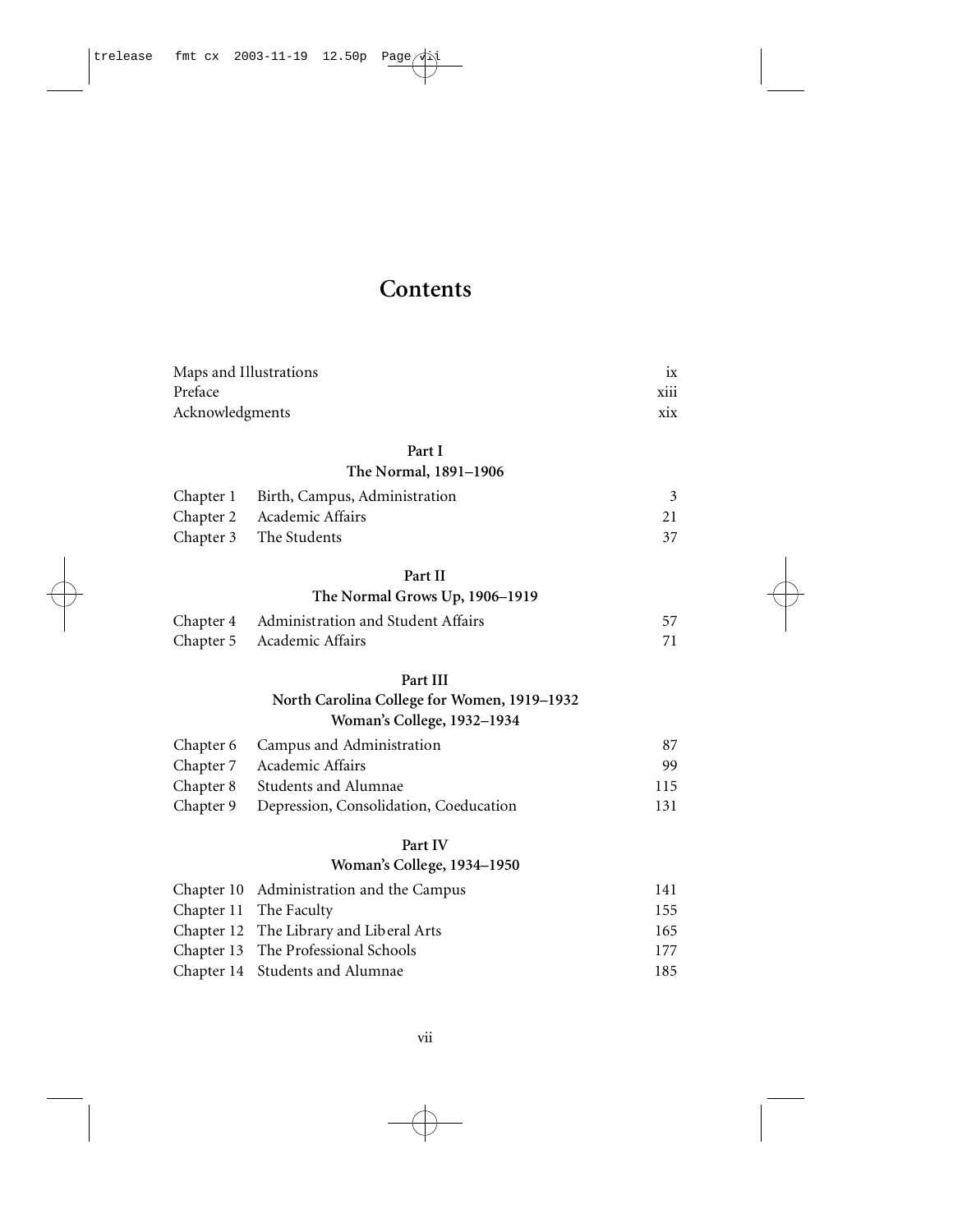viii Contents

#### **Part V**

#### **Woman's College, 1950–1963**

| Chapter 15 Administration: The Revolving Door            | 217 |
|----------------------------------------------------------|-----|
| Chapter 16 The Faculty, Curriculum, and Library          | 235 |
| Chapter 17 Departments and Schools                       | 247 |
| Chapter 18 Students and Alumnae                          | 263 |
| Chapter 19 Desegregation, Coeducation, University Status | 277 |

#### **Part VI**

#### **University of North Carolina at Greensboro, 1963–1979**

| Chapter 20 Administration and the Campus              | 287 |
|-------------------------------------------------------|-----|
| Chapter 21 A New Identity                             | 301 |
| Chapter 22 The Faculty                                | 319 |
| Chapter 23 Curriculum and the Library                 | 331 |
| Chapter 24 The Arts and Sciences                      | 341 |
| Chapter 25 The Professional Schools                   | 355 |
| Chapter 26 Student Life: Gender, Residence, Race      | 369 |
| Chapter 27 Student Life: The Protests                 | 377 |
| Chapter 28 Student Life: Traditions and the Alumnae/i | 393 |

#### **Part VII**

#### **University of North Carolina at Greensboro, 1979–1994**

|              | Chapter 29 Administration, the Campus and Student Body | 405 |
|--------------|--------------------------------------------------------|-----|
|              | Chapter 30 The Faculty and Curriculum                  | 423 |
|              | Chapter 31 The College and Schools                     | 435 |
|              | Chapter 32 Student Affairs                             | 453 |
|              | Chapter 33 Dispute and Departure                       | 467 |
| Epilogue     |                                                        | 481 |
| Notes        |                                                        | 483 |
| Bibliography |                                                        | 615 |
| Index        |                                                        | 639 |
|              |                                                        |     |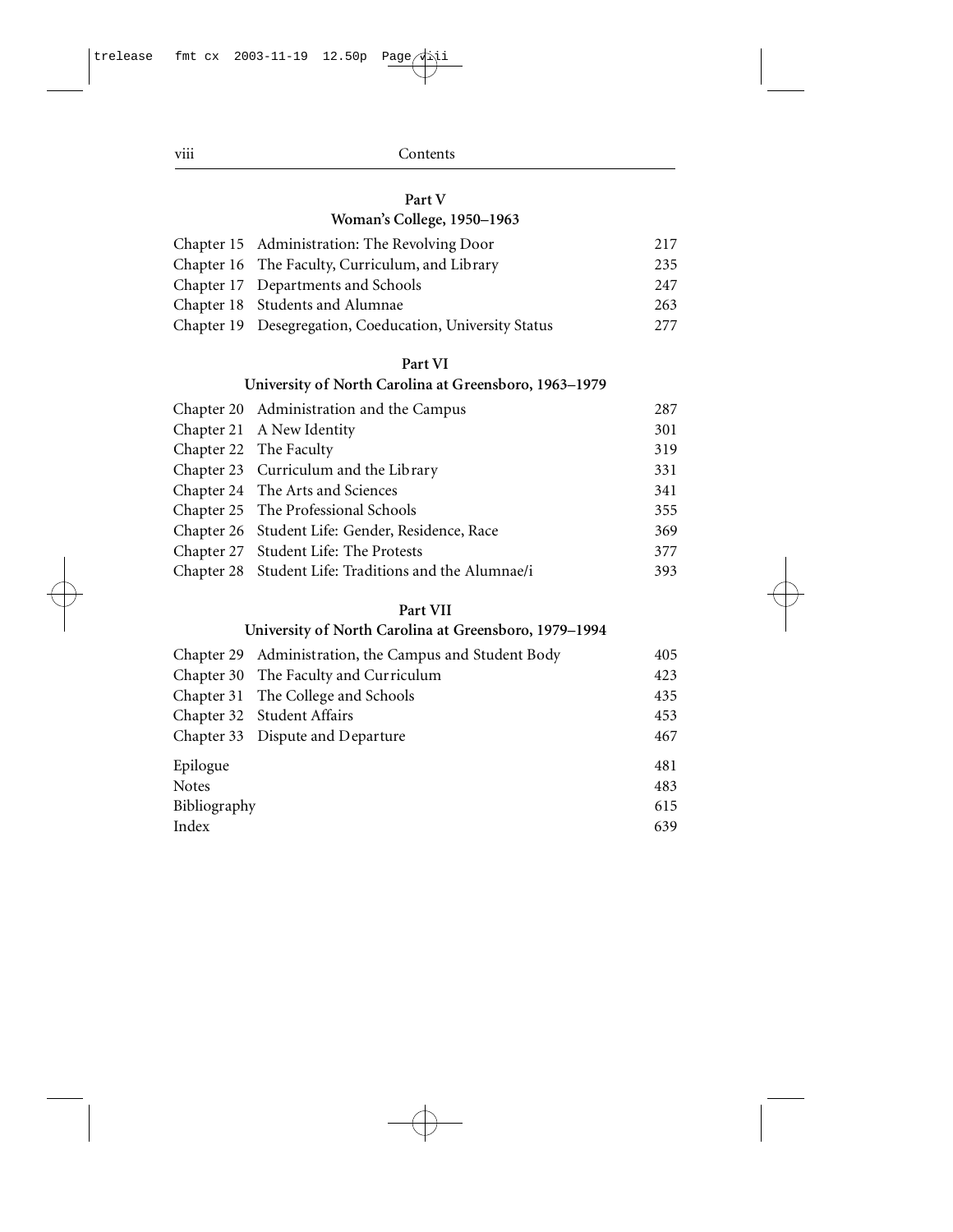## **Maps and Illustrations**

| Maps 1-5, Campus Growth, 1892-1994                 | $X - X1$ |
|----------------------------------------------------|----------|
| President Charles Duncan McIver                    | 203      |
| The Faculty in 1893                                | 204      |
| President Julius I. Foust                          | 205      |
| Chancellor Walter C. Jackson                       | 205      |
| Chancellor Edward Kidder Graham, Jr.               | 206      |
| Chancellor William W. Pierson                      | 206      |
| Chancellor Gordon Blackwell                        | 207      |
| Chancellor Otis Singletary                         | 207      |
| Chancellor James S. Ferguson                       | 208      |
| Chancellor William E. Moran                        | 208      |
| Aerial View of the Campus, 1927                    | 209      |
| Aerial View of the Campus, 1995                    | 209      |
| Underfunding: Editorial Cartoon, 1959              | 210      |
| Chancellor Jackson and Dean Katherine Taylor, 1950 | 211      |
| Dean Taylor and Chancellor Graham, 1953            | 211      |
| Dean Harriet Elliott                               | 212      |
| Dean/Vice Chancellor Mereb Mossman                 | 212      |
| Vice Chancellor Stanley Jones                      | 212      |
| Dean/Vice Chancellor James Allen                   | 213      |
| Dean Eloise Lewis                                  | 213      |
| Dean Robert Miller                                 | 213      |
| The McIver Statue, on Founder's Day                | 214      |
| The McIver Statue, at Halloween                    | 214      |
| The Rock                                           | 214      |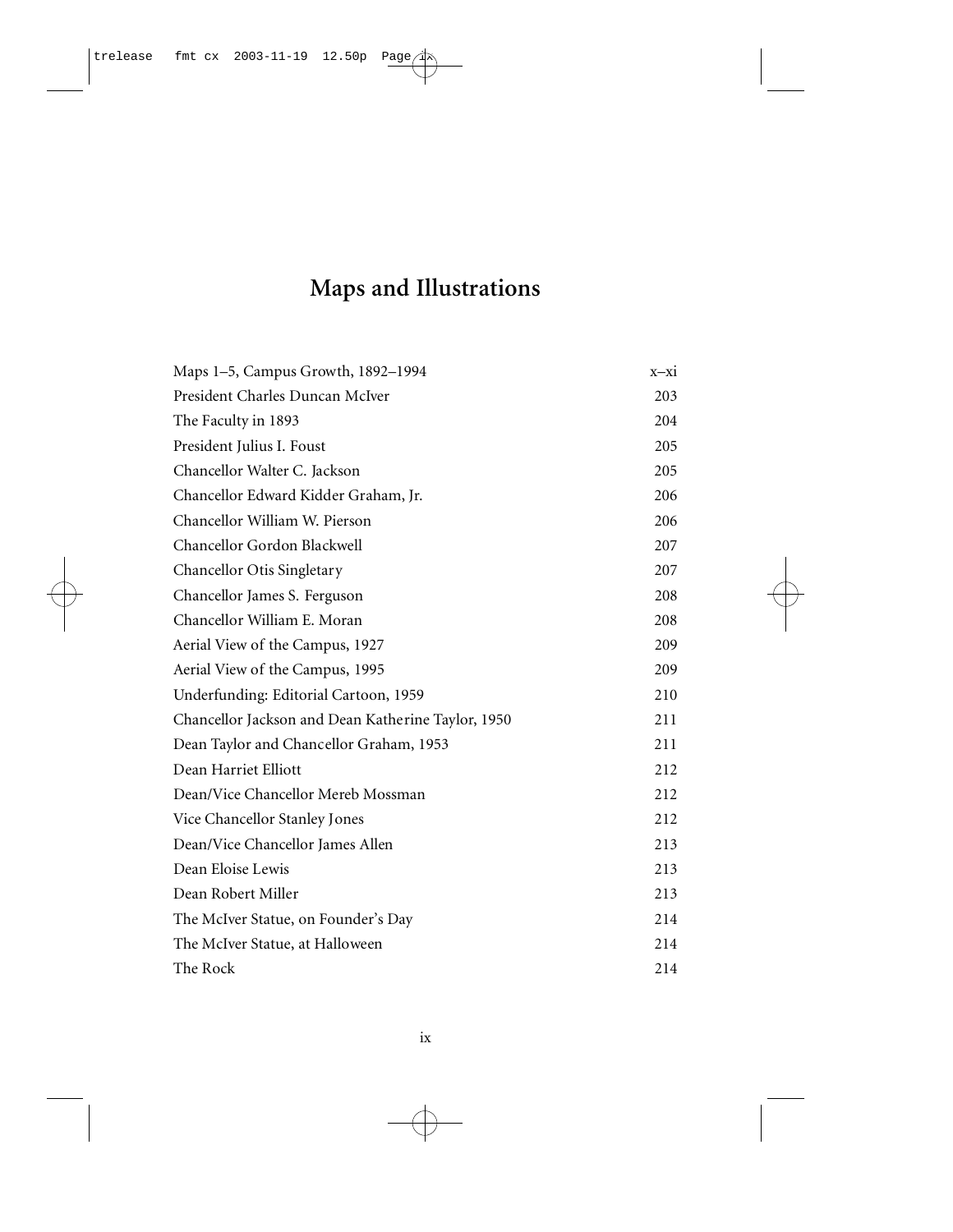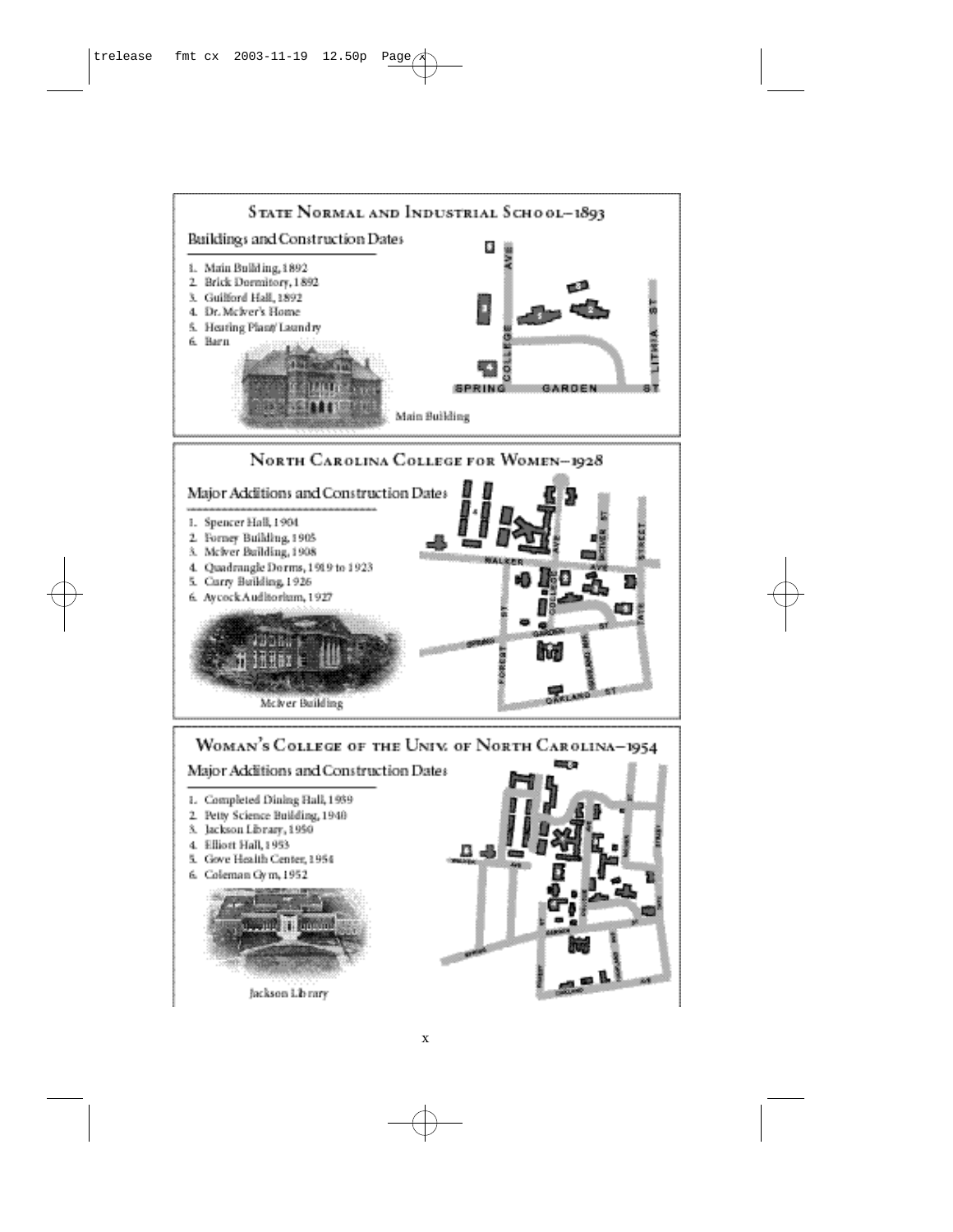





Cartography and Design by Jason Teaster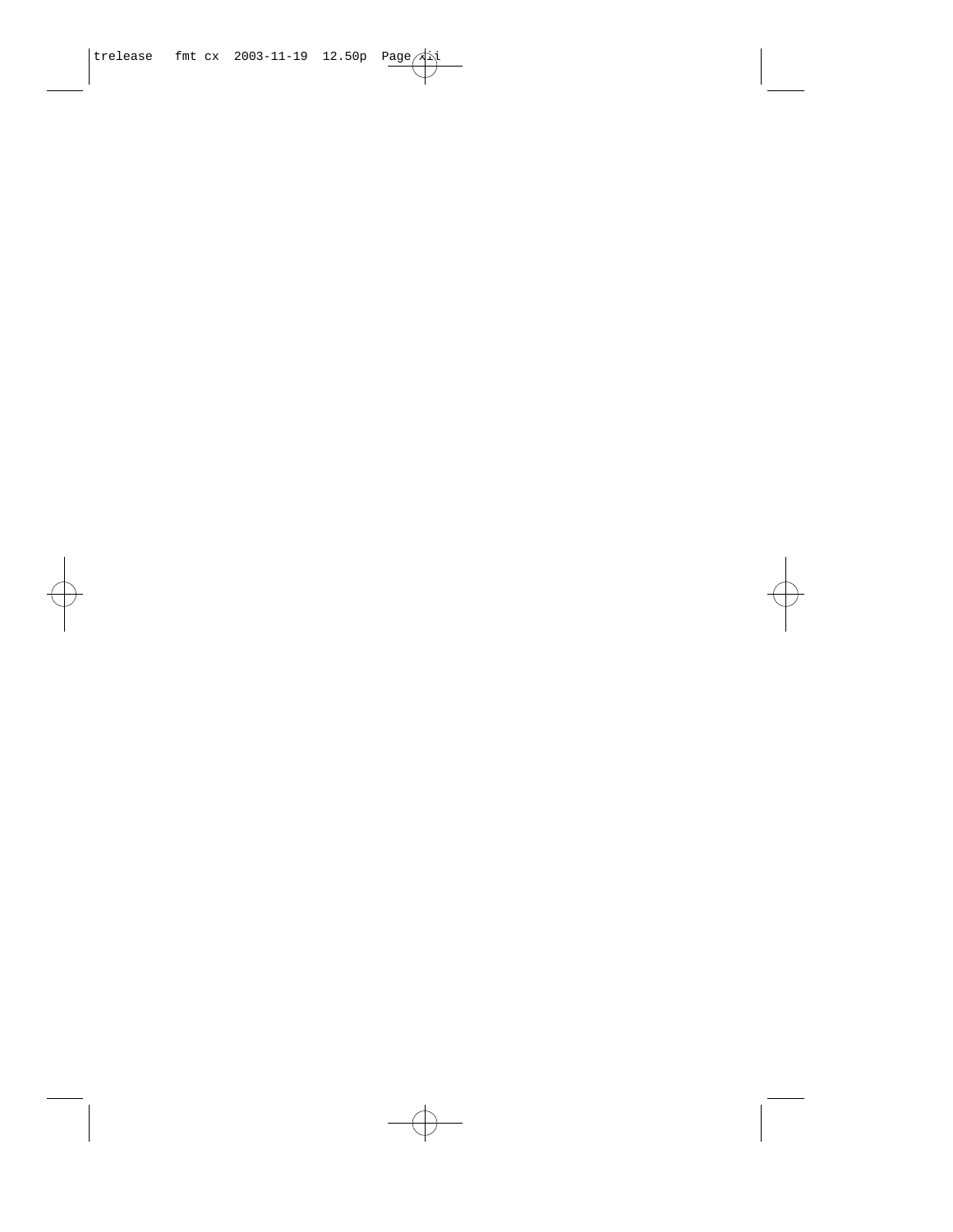### **Preface**

Founded in 1892 as North Carolina's first state college for women, the State Normal and Industrial School quickly transcended its name and, arguably, its original mission. From the beginning, founder and first President Charles Duncan McIver and his colleagues strove to attain the status of a full-fledged college centering on the liberal arts. In 1897 it became a College in name and by 1919 in reality, taking the new title North Carolina College for Women (NCCW). Two years after that, with accreditation, it established its own college of arts and sciences and the beginnings of a graduate program. Under McIver's successor Julius I. Foust, it set out to become the women's university of North Carolina, as nearly parallel as possible to the male university at Chapel Hill.

That dream evaporated in 1931 when as a Depression measure the legislature united the Greensboro and Chapel Hill campuses under a common board of trustees along with the state agricultural and mechanical college at Raleigh. Most graduate programs were concentrated at the Chapel Hill campus. The institution now became the Woman's College of the University of North Carolina (or familiarly, WC). So it remained until 1963, when all three campuses became fully coeducational. Thereafter it would be the University of North Carolina at Greensboro (UNCG). Starting with three campuses in the '30s, the University of North Carolina (UNC) system has come since 1972 to embrace sixteen campuses.

As one of the original three,UNCG nourished early hopes of achieving parity with Chapel Hill and Raleigh. But these hopes quickly faded as UNCG continued to occupy an uneasy third place in the hierarchy, with campuses at Charlotte and elsewhere nipping at its heels. The University of North Carolina at Chapel Hill and North Carolina State University in Raleigh are officially designated research universities; UNCG is a doctoral university—a research university in waiting. Their funding is determined accordingly.

UNCG occupies another, unofficial category: along with NC State and UNC-Charlotte it is a metropolitan university. That designation is relatively new yet widely recognized around the country; there is in fact a national organization to which UNCG belongs. Many of its members aspired to be research universities, and traditionalists in search of that standing have sometimes found it demeaning. Yet metropolitan universities and their mission are both honorable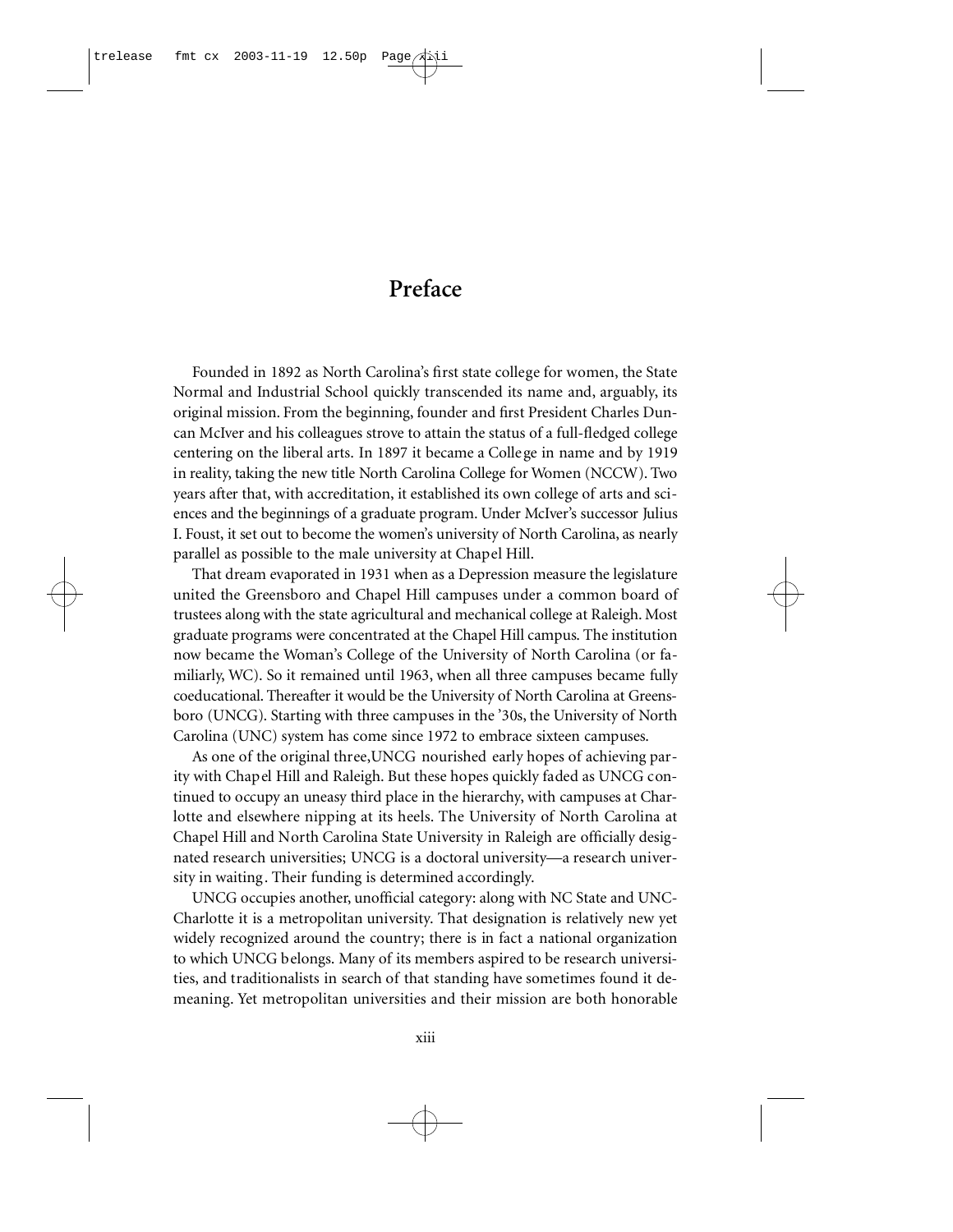xiv Preface

and essential. They have been called the land-grant universities of the twentyfirst century, occupying the second line of modern higher education, after the community colleges. They commonly accept students from around the world and offer graduate and undergraduate programs of national if not international reputation. They are defined, however, by their urban locale and the fact that they draw most of their students from the surrounding region. They provide specialized programs of regional interest but also highly competitive programs in the professions as well as the arts and sciences. That is the niche that UNCG came to occupy after 1963.<sup>1</sup>

\* \* \*

This book arose, as so many university histories do, from the centennial observance of 1991 and 1992. The author assembled at that time a pictorial history of the university entitled *Changing Assignments*. Although that title has enough felicity that I have wished I could use it again, the term is not fully accurate. Despite the institution's many name changes, it has experienced only two real changes of mission. The first of these, from normal school to liberal arts college for women, represented a mission creep that took almost thirty years to accomplish. The second change, from woman's college to coeducational university in the early '60s, was far more abrupt.

It had not occurred to me before taking up this assignment that the institution's history fell logically into periods of about fifteen years. They form the primary divisions of this book. They reflect the two mission changes, to be sure, but for the most part they follow changes of administration. This produces a top-down organization that is not altogether fashionable in an era of bottomup social history. But top-down governance is the law in the UNC system. Power proceeds from the legislature and governor to the UNC trustees (or board of governors since 1972) to the president and general administration in Chapel Hill to the trustees, chancellors, and other administrators on each campus. The structure was analogous to this on each campus prior to the consolidations that began in the '30s. Chancellors are not absolute on their campuses but they have great power to set policy and priorities. They determine in large measure who is hired or fired and how the available moneys are spent. Academic and student affairs are at a farther remove, but even they reflect the imprint of the chancellor in office. Within each division of the book,then,separate chapters deal with administration and the campus or physical plant, with academic affairs, and with student and alumni affairs.

\* \* \*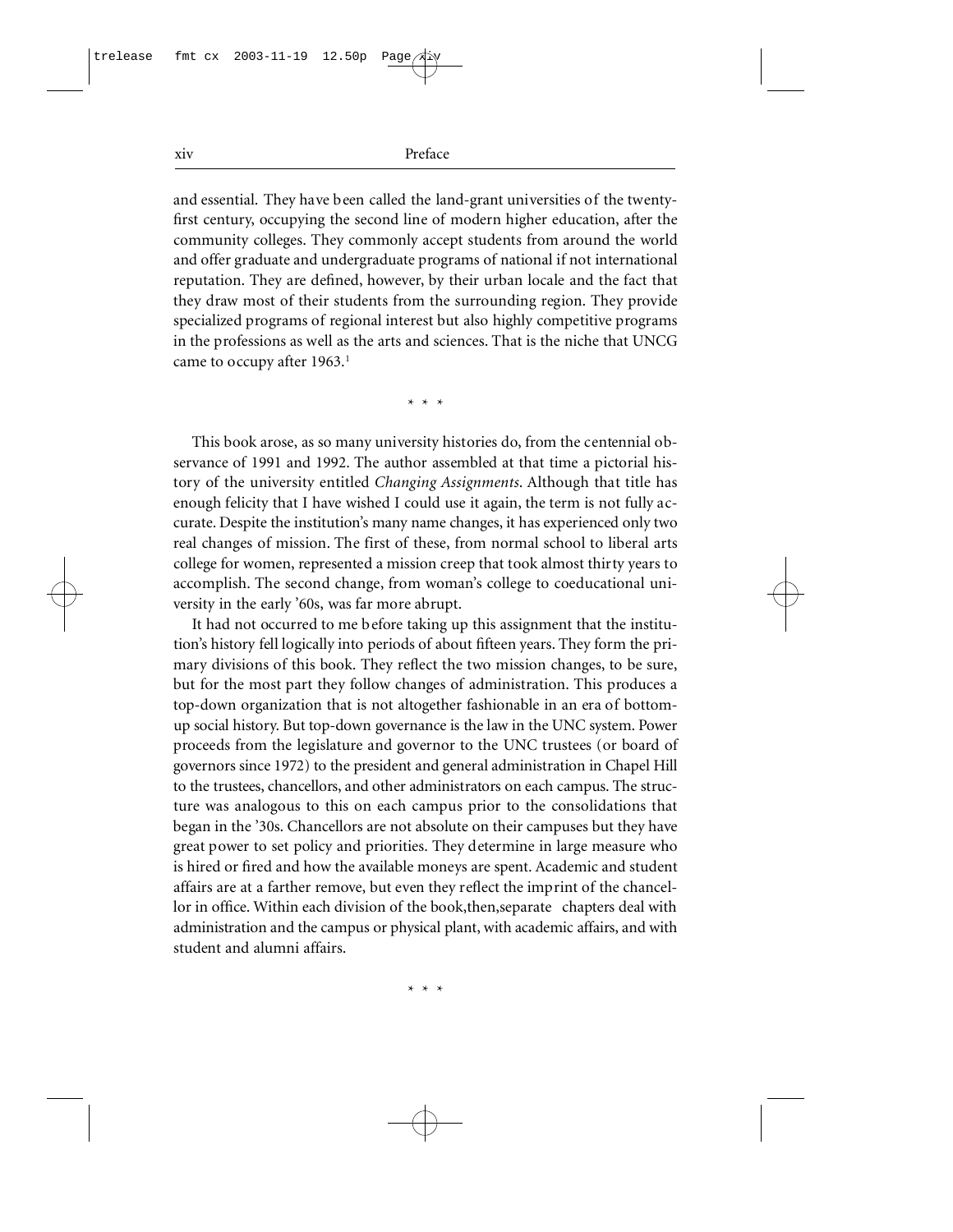Preface xv

One of the recurrent themes in the book is that of underfunding; it appeared most seriously in physical maintenance—of buildings, grounds, and equipment. Every college or university feels budgetary pain, and the degree is very difficult to measure objectively from one to another; different missions or curricula vary widely in cost. North Carolina outdid itself in the late nineteenth and early twentieth centuries, establishing more institutions of higher education—segregated for whites, blacks, and Indians—than it could readily support. Only gradually have a growing population and the increasing proportion of people who attend college raised enrollments sufficiently to justify all these institutions. All of them were underfunded in some measure. At the Normal/NCCW/WC/UNCG, a feeling of financial neglect was ingrained from the earliest days and shaped a recurrent perception of itself as a "redheaded stepchild." That term dated from Woman's College days, but the identity problem it reflected was magnified after 1963 as the new university failed to attain the greater funding and status that its supporters felt it deserved. In the 1980s UNCG launched a systematic study of o the institutions around the country having similar missions, and so clearly documented its case that the legislature provided compensatory funding. That helped if it did not end the problem.

Of the other themes or topics dealt with in these pages—among them changing patterns of administration, faculty organization and status, curriculum, student identity and activity, and alumni relations—nearly all are variants of higher education patterns across the United States (and the South) since the 1890s.

With only one serious exception—in the 1950s—the institution was led by a succession of able and dedicated presidents or chancellors—none of whom escaped controversy. Most served longer than a decade; Julius I. Foust presided for twenty-eight years and would have welcomed a twenty-ninth.

\* \* \*

The school was built in 1892 on a cornfield at the outskirts of Greensboro, a town of little over 3,000 people. Both entities grew—the school/college/university to 12,000 and the city to 200,000 by the early 1990s. The campus soon found itself surrounded and landlocked. Although the city of Greensboro remained supportive over the years, neighborhood relations grew testy in the 1960s as enrollments mushroomed and the new university pushed for additional space. It was needed as much for parking lots as for buildings because the great majority of new students were commuters whose cars filled the streets and blocked driveways.

\* \* \*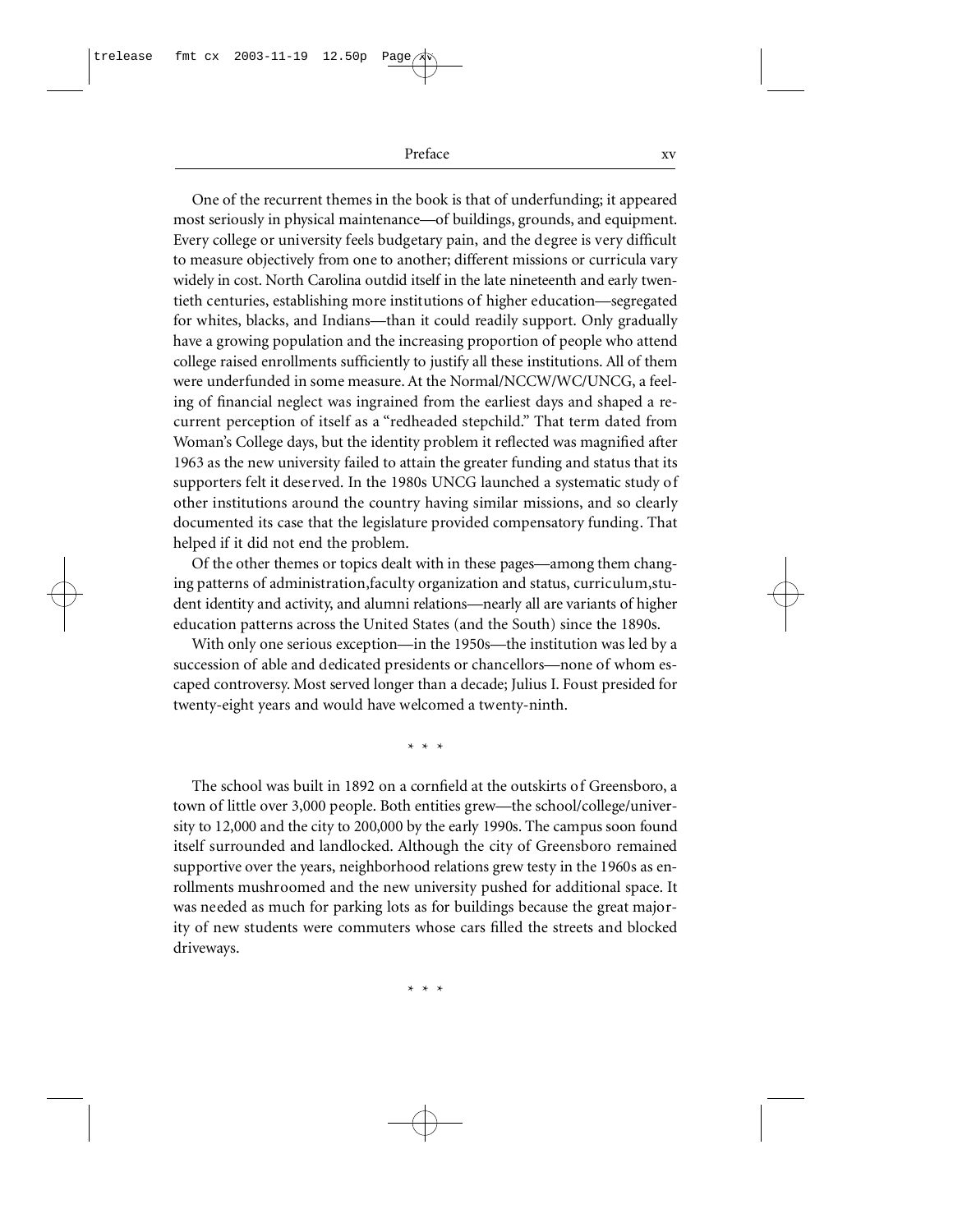xvi Preface

Woman's College admitted its first black students in 1956. As elsewhere in the desegregating South, the transition caused greater palpitations among administrators and the surrounding community than among the faculty and students involved. Black students were at first segregated in the dormitories but that soon disappeared by popular demand. They had other grievances and were not shy in voicing them; some were vocal participants in the protest movements of the '60s and early '70s.

Students of both races took part. They picketed neighboring businesses that did not admit black students as customers; they participated in downtown sitins and protest marches; and they staged campus rallies in behalf of black cafeteria workers and the black students' organization. They demonstrated against the Vietnam war. Most of this activity created anxiety in high places but none of it was violent owing to generally good judgment on the part of student leaders and administrators alike.

In the Normal/NCCW/WC years, the college enjoyed a healthy and quite typical women's student culture. Some of that disappeared with increasing enrollment and most of it succumbed to the demolition derby that came with coeducation and student protest in the '60s and early '70s. Even the early student generations won incremental progress in pushing back parietal regulations on and off campus, until by the 1980s hardly any were left.

University status after 1963 brought not only male students but the much larger and more consequential influx of commuter students. Among these were adults, many of whom could attend class only at night. While they were welcomed, campus administrators of the 1980s and '90s believed it essential to attract more young males and to recapitulate so far as possible the traditional undergraduate environment seen at, say, Chapel Hill. To that end they introduced fraternities and sororities and—over no little faculty and alumni opposition—athletic scholarships and membership in the NCAA's Division I. These policies were executed in exemplary fashion, yet they failed to produce the desired results; the campus remained two-thirds female and more than two-thirds commuter.

Woman's College alumnae, like those at many another institution, developed a fierce loyalty to their Alma Mater. They did not joyfully embrace coeducation and university status, but for the most part their loyalty survived the transition. There had always been an ambivalence in the relationship between the alumni association and the college or university. Most at issue were the allocation of a lumni financial contributions, control of a lumni publications and the campus Alumni House, and the dual allegiance of the woman who served at once as campus alumni director and the association's executive secretary. These issues were forced to a crisis in the late '80s, resulting in the temporary alienation of many alumni and the creation of a rather more self-sufficient Alumni Association.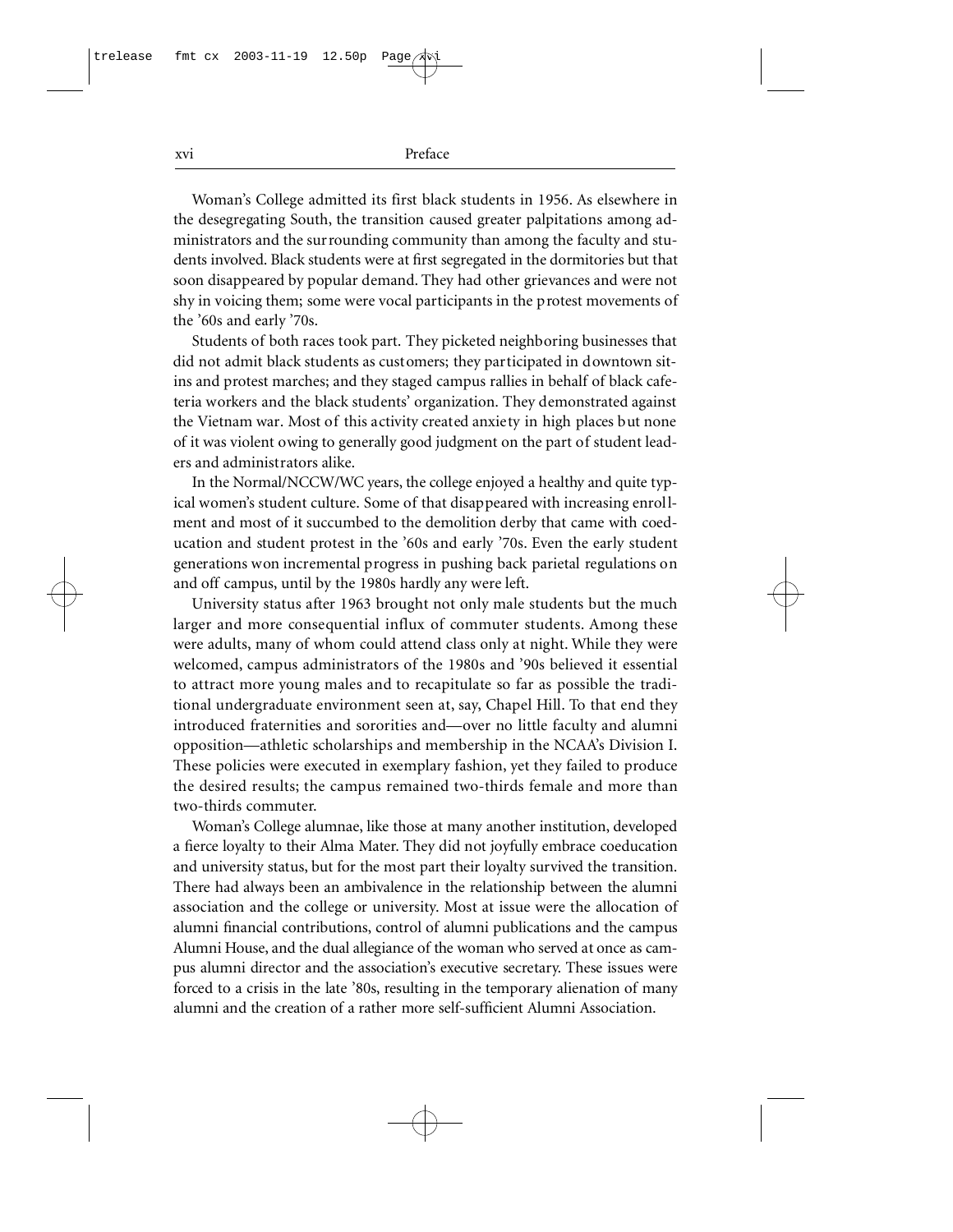Preface xvii

#### \* \* \*

Over a century the curriculum evolved in keeping with the nation and region. Well before the college achieved university status, it developed nationally recognized programs in education, home economics, music, theater, physical education for women, and some of the liberal arts. The English department, for in stance, offered a writing program of some renown and attracted a faculty equally renowned. All these survived the university revolution of the '60s. And thereafter as academic fields multiplied and the students grew more diverse,the curriculum gained equally in complexity. Doctoral programs emerged in English, psychology, and a variety of professional fields ranging from music to what used to be called home economics and physical education.

\* \* \*

For decades after 1892, faculty and students at the Normal/NCCW/WC interacted socially as well as academically. They each formed communities of their own but also a larger one together. This gradually broke down by the 1960s as enrollments grew, as students rebelled against the old tradition of *in loco parentis*, and as faculty members were pushed more and more toward research and publication as a condition of appointment, promotion, tenure, and salary. In an increasingly competitive national environment, that pressure had its rationale: no matter how sparkling one's classroom performance, committee service, or out-of-class student relations, they brought little outside recognition. Research and publication, on the other hand, did command attention, enhancing the reputation of both the individual and the university. By this calculus good researchers came to be more valuable than good teachers and they were rewarded accordingly—especially as good scholarship was said to be speak an active mind that produced good teaching as well. In fact, there was little real evidence that classroom teaching suffered in this process. Younger faculty members, fresh from graduate school, were already imbued with the new ethic and found it confirmed on their arrival. Older members, however, were less mobile, had been hired with different expectations, and faced greater difficulty adapting to the new order; their professional status and income suffered accordingly.

The old faculty community also faded. As one's allegiance passed imperceptibly from the institution to one's own discipline, and from campus teaching and service to research, people reapportioned their time and energies. It became harder to staff committees and to assemble a respectable quorum in faculty meetings. Even the campus chapter of the American Association of University Professors expired in the 1990s, a victim of the new professional imperative.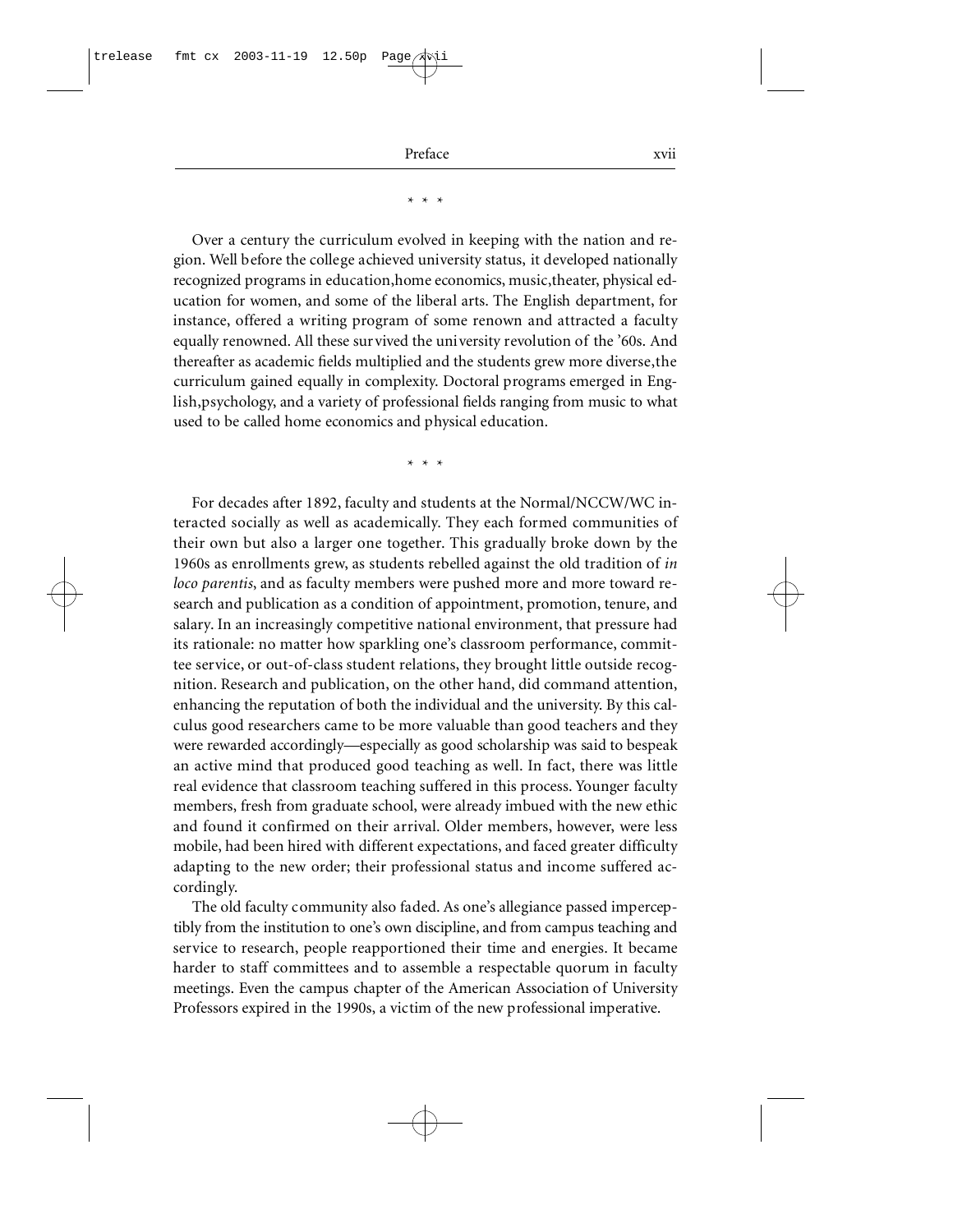#### xviii Preface

A further reason for community breakdown lay in a growing recourse to temporary and part-time teachers. Some of these were highly experienced professionals who came to campus to teach specialized courses in their fields as a sideline, but the majority were relatively young people—mostly women—with master's degrees or even Ph.D.s who could not find full-time, tenure-track teaching jobs. Some were tied to the Greensboro area by marriage or other obligations. Most of them taught freshman and sophomore classes where they may well have interacted better and taught more effectively than their tenured elders. But like their counterparts around the country, they suffered low pay and second-class status.

\* \* \*

In sum, the Normal/NCCW/WC/UNCG has become a different place. This is attributable partly to its own name and mission changes, to be sure, but also to the sea changes that American higher education has experienced since 1892.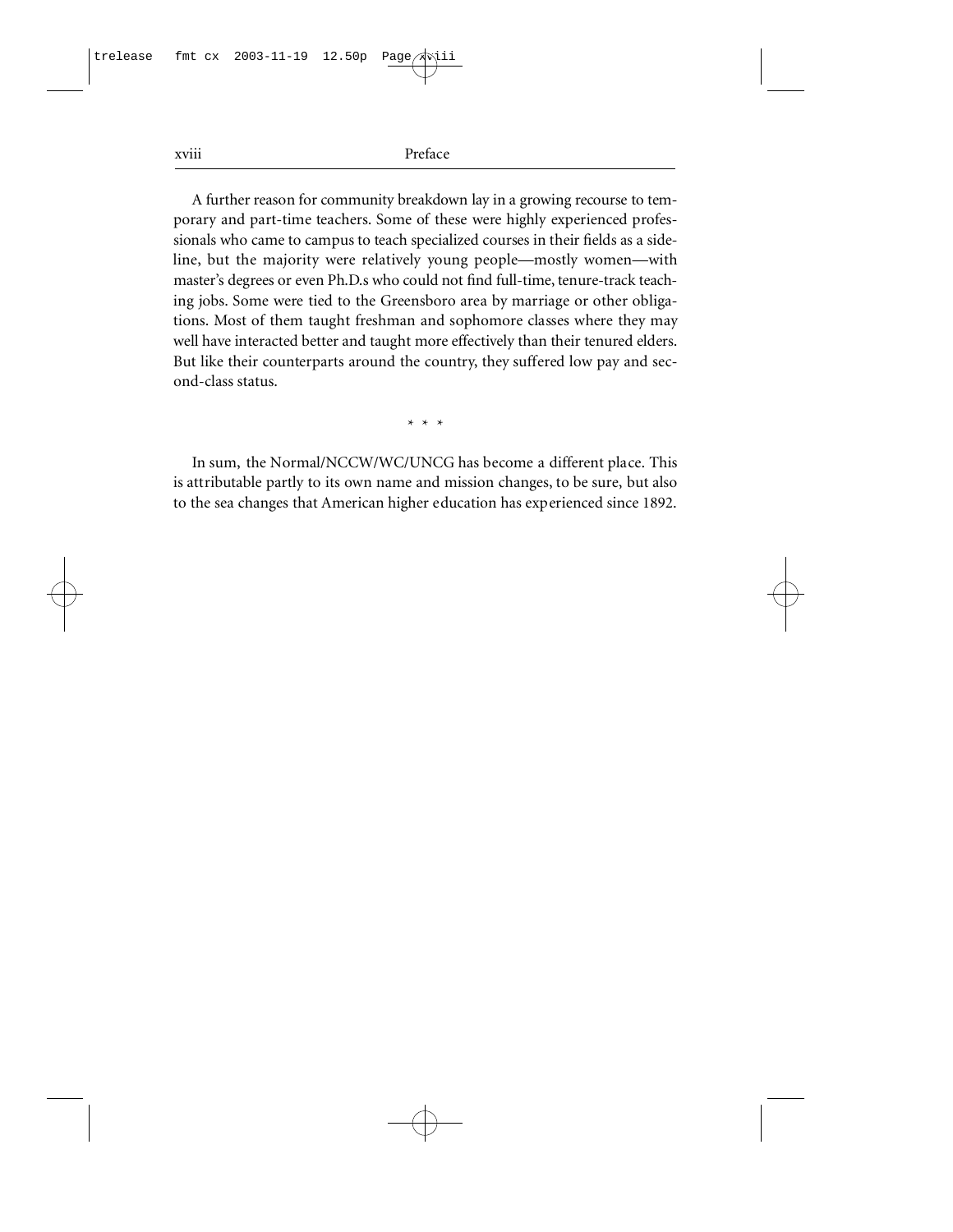#### **Acknowledgments**

Although the university approached me to undertake this work at the time of the 1992 centennial, it has played no part in the execution beyond answering my questions and affording me full access to the records not still in use. There has been no suggestion of censorship or any pressure beyond gently worded queries as to my progress over the years. I happily acknowledge the university's gift of a semester's research leave and its support of publication costs.

The vast majority of my research took place in the UNCG archives, located in the special collections department of Jackson Library. They are also the source of all photographs used in the book. The archives are a priceless resource, embracing among other things the manuscript records of every president or chancellor since the 1890s; the Alumni Association records; complete files of the *Alumni News* and the student newspaper, the *Carolinian*; and transcripts of the nearly 200 Centennial Oral History interviews. Records of some subordinate offices are incomplete but those of the president or chancellor provide by far the most valuable information concerning the institution as a whole. So far as institutional guidance is concerned, little of consequence transpired without crossing the president or chancellor's desk. The only records truly conspicuous by their absence are President Foust's papers for the year 1930 and the last years' records of the chancellor's advisory committee in the 1950s. We no longer have any clue as to what happened to the former; we suspect that the latter occupy some uncharted corner of the Greensboro landfill.

Given the archives' importance, my greatest debt is of course to those associated with them during the past decade: Emilie Mills and her successor William Finley as heads of the special collections department, and above all chief archivist Betty Carter and her staff at different times: Ella Ross, Janis Holder, Carolyn Shankle, Linda Jacobson, and Hermann Trojanowski. I am also obligated to my graduate research assistants Kelly Harden and Cheryl Junk, and to Jason Teaster who prepared the campus maps.

A substantial number of people have read parts of the manuscript or provided information on request, saving me from gaffes great and small. They include Richard Bardolph, Robert M. Calhoon, Betty Carter, Joseph E. Johnson,